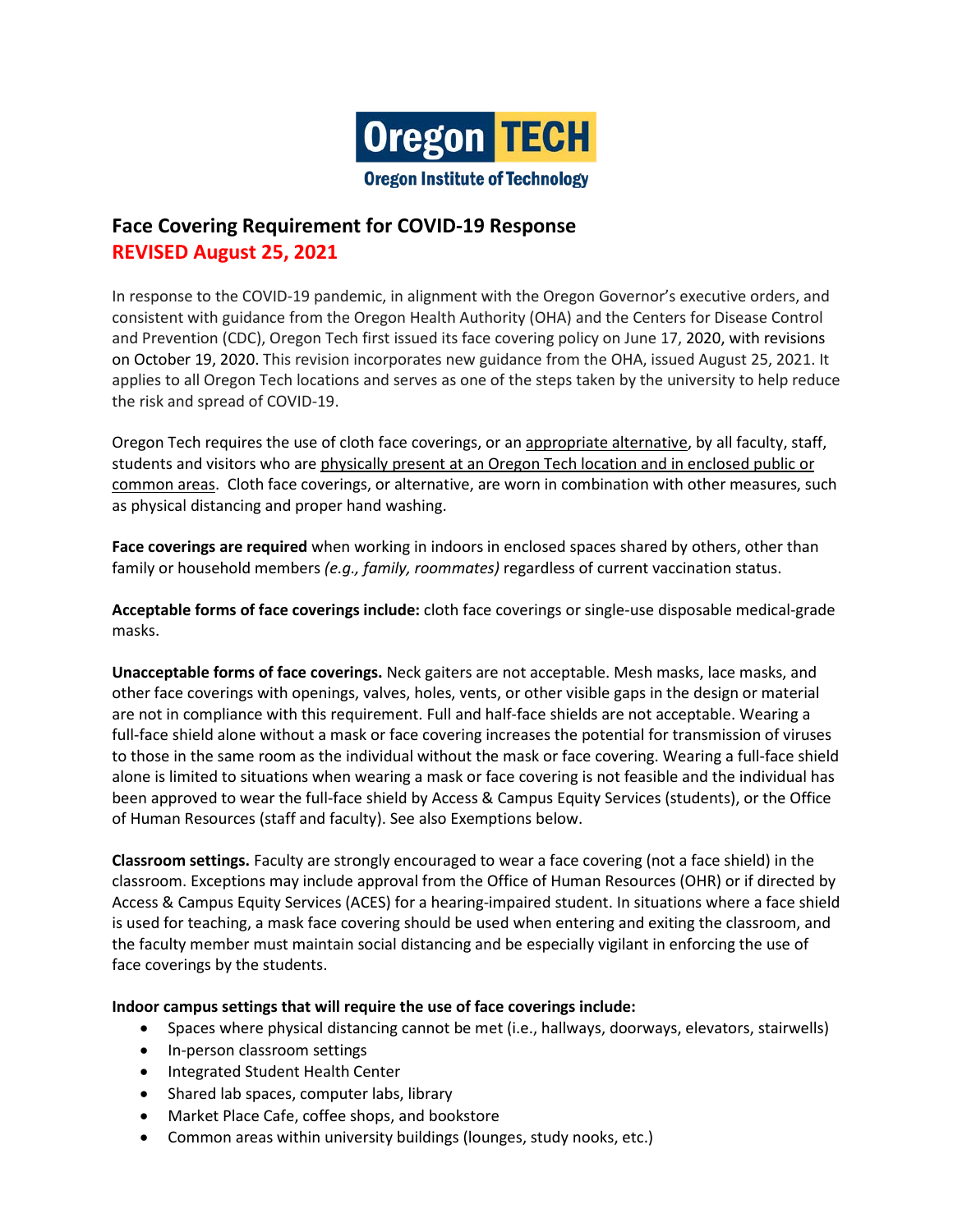- Student Rec Center / gym
- Shared offices; offices serving students or employees

#### **Other campus settings that require the use of face coverings include:**

- Outdoor spaces when physical distancing cannot be maintained, especially large events
- Inside university-owned vehicles (regardless of number of occupants)

**Exemptions from Face Covering Requirement**. Face coverings are mandated of all individuals when indoors on Oregon Tech property and involved in Oregon Tech activities as described in these requirements. Non-compliance with the requirement, irrespective of reason, is not acceptable. Narrow exemptions and modifications to this requirement are outlined below:

- **Exemptions for Infants and Toddlers.** Infants and toddlers under age two (2) should never wear cloth face coverings due to the risk of suffocation. Children age two to four (2-4), with the assistance and close supervision of an adult, are strongly recommended to wear face coverings in settings where it is likely that a distance of at least six feet cannot be maintained from nonhousehold members and those at high risk for more serious illness. All children aged five (5) years and older should wear a face covering unless medically directed to do otherwise.
- **Exemptions or Modifications as a Medical or Health Risk Modification or Accommodation**. Individuals with the following medical conditions or health risks may request an exemption or modification to this requirement:
	- A medical professional has advised that wearing a face covering may pose a health risk to the person wearing the covering or impair their breathing.
	- A person has a medical condition, mental health condition, developmental or cognitive condition, or disability that prevents wearing a face covering. This includes, but is not limited to, persons with a medical condition for whom wearing a face covering could obstruct breathing, who are unconscious, incapacitated or otherwise unable to remove a face covering without assistance.
	- Wearing a face covering would create a safety risk to the person as determined by local, state, or federal regulators, or workplace safety guidelines.
	- The person is deaf or hard of hearing and uses facial and mouth movements as part of communication.
- **Exemptions for activities.** The following activities are exempt from wearing face coverings: performances, including but not limited to playing instruments, delivering a speech to an audience, and theater; and practicing or playing a competitive sport at any level.
- **Permissive Use of Full-Face Shields for Special Events.** Wearing a face shield alone is limited to situations when wearing a mask or face covering is not feasible, such as:
	- Live instruction when physical distancing can be consistently maintained and proper ventilation is provided.
	- When people need to see mouth and tongue motions in order to communicate (e.g., for communicating with children in certain developmental stages or people with hearing impairments).
	- When an individual is speaking to an audience for a short period of time and clear communication is otherwise not possible. In this situation it is important to consider: